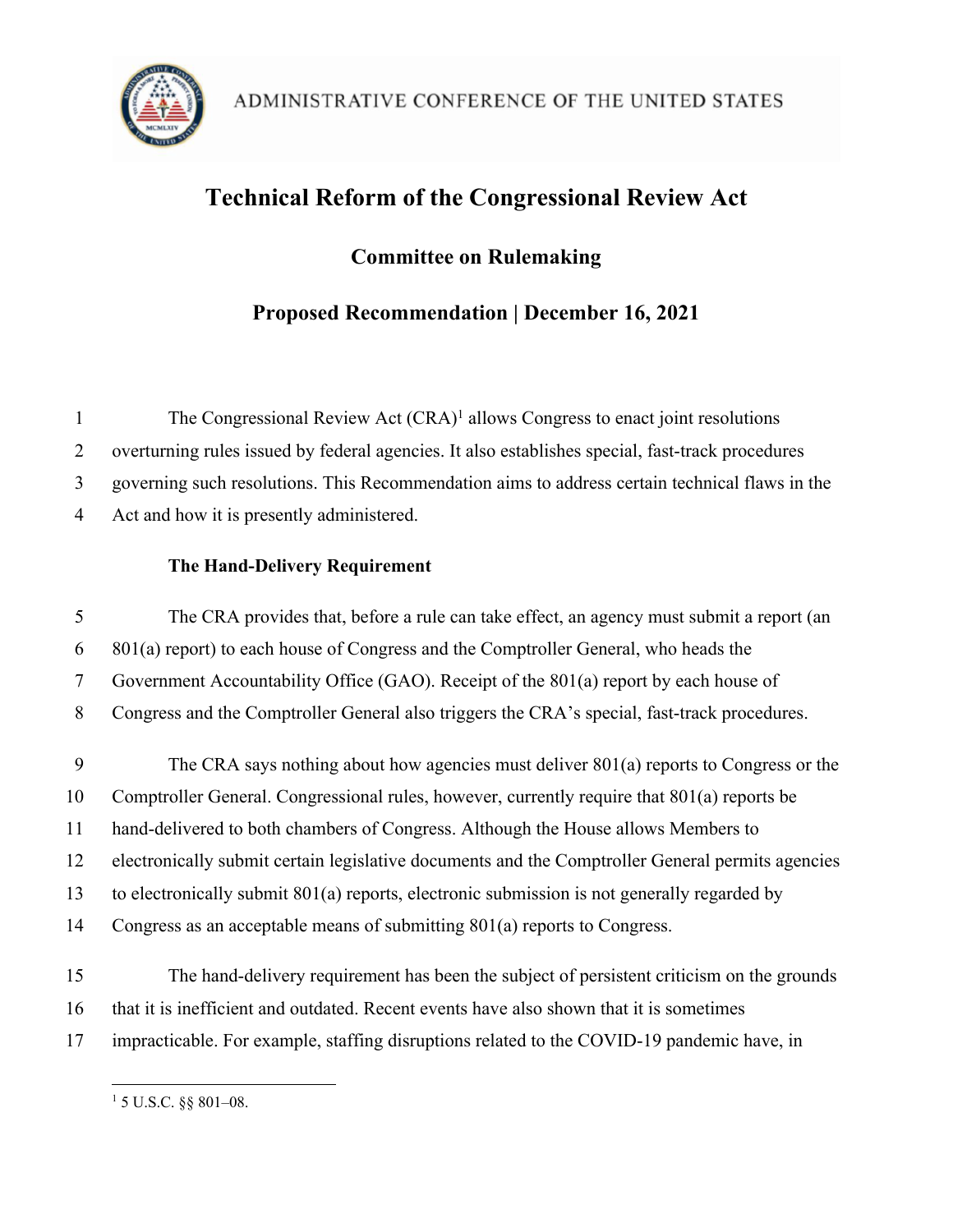

- some instances, meant that agencies had difficulty delivering 801(a) reports by hand and
- congressional officials have not been present in the Capitol to receive 801(a) reports via hand-
- delivery.

#### **Time Periods for Introducing and Acting on Resolutions Under the CRA**

 Another source of persistent criticism of the CRA concerns the time periods during which Members of Congress may introduce and act on joint resolutions overturning agencies' rules. Under the CRA, Congress's receipt of an 801(a) report begins a period of 60 days, excluding days when either chamber adjourns for more than three days, during which any Member of either 25 chamber may introduce a joint resolution disapproving the rule.<sup>2</sup> Only rules submitted during this period, sometimes called the "introduction period," are eligible for the CRA's special, fast-track procedures.

 Calculating the introduction period can be confusing because it runs only on "days of continuous session"—that is, on every calendar day *except* those falling in periods when, pursuant to a concurrent resolution, at least one chamber adjourns for more than three days. As a practical matter, there is seldom a difference between 60 days of continuous session and 60 calendar days because recent Congresses have made regular use of *pro forma* sessions to avoid adjournments of more than three days. Nevertheless, having to calculate the introduction period according to days of continuous session rather than calendar days can mislead people unfamiliar with the concept of days of continuous session or with recent Congresses' uses of *pro forma*  sessions. Moreover, because modern Congresses invoke *pro forma* sessions in a way that negates almost any practical difference between days of continuous session and calendar days, the CRA's use of days of continuous session to calculate the introduction period accomplishes little beyond complicating the process of ascertaining the period's end date.

 The introduction period is not the only complicated timing provision in the CRA. Another—sometimes called the "lookback period"—provides that if, within 60 days of session in

 $^{2}$  *Id.* § 802(a).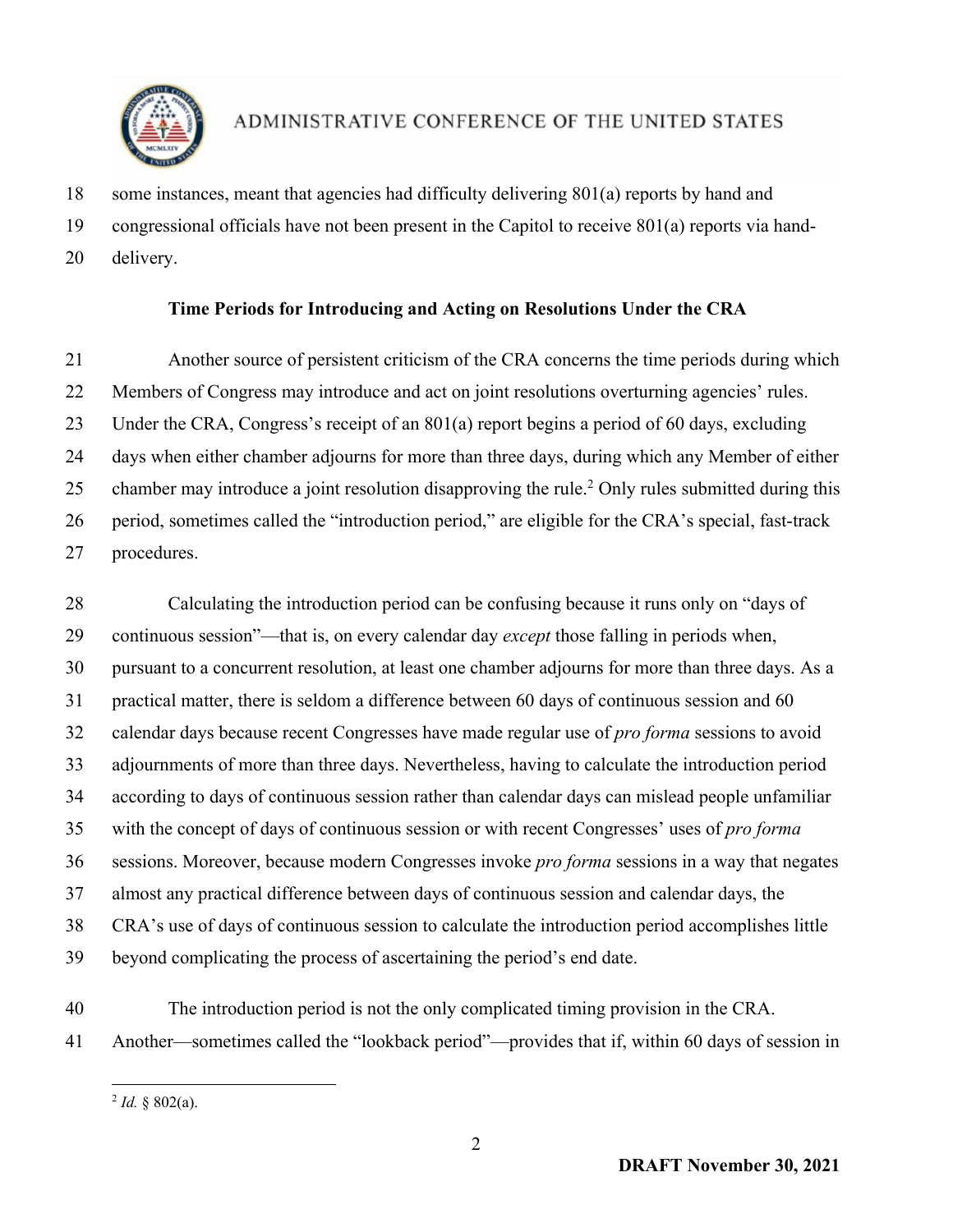

 the Senate or 60 legislative days in the House after Congress receives a rule, Congress adjourns its annual session *sine die* (*i.e.*, for an indefinite period), the periods to submit and act on a 44 disapproval resolution "reset" in their entirety in the next session of Congress.<sup>3</sup> In that next session, the reset period begins on the 15th day of the session in the Senate and the 15th legislative day in the House. The lookback period thus ensures that Congress has the full periods 47 contemplated by the CRA to disapprove a rule, even if the rule is submitted near the end of a session of Congress.

 The lookback period is anomalous and difficult to ascertain for several reasons. Whereas most of the time periods set forth in the CRA are calculated in calendar days, the lookback period is calculated using Senate session days and House legislative days—terms of art with 52 which most people are unfamiliar.<sup>4</sup> The lookback period is also unpredictable because House legislative and Senate session days do not always correspond to each other, and the chambers regularly modify their anticipated calendar of session or legislative days, often with little advance notice. In addition, using legislative and session days to calculate the lookback period means interested Members of Congress can strategically lengthen or shorten the period, either by having legislative or session days extend for multiple calendar days or cramming several legislative or session days into a single calendar day. Perhaps most troublesome: Whereas most time periods under the CRA are calculated prospectively—that is, by counting forward from an established starting date—the lookback period is calculated retrospectively—that is, by counting backward from an end date that is not known until Congress adjourns *sine die*. The lookback period's retrospective quality makes it effectively impossible to calculate in real time because the date on which the lookback period begins is only knowable once the period has closed. For those and other reasons, the public, Members of Congress, congressional staff, and agencies sometimes

*Id.* § 801(d)(1).

<sup>&</sup>lt;sup>4</sup> A Senate session day is "[a] calendar day on which [the Senate] convenes and then adjourns or recesses until a later calendar day," while a House legislative day commences when the House convenes and continues until the House adjourns. *See* RICHARD S. BETH & VALERIE HEITSHUSEN, CONG. RSCH. SERV., R42977, SESSIONS, ADJOURNMENTS, AND RECESSES OF CONGRESS 2, 6 (2016), *available at* https://crsreports.congress.gov/product/pdf/R/R42977.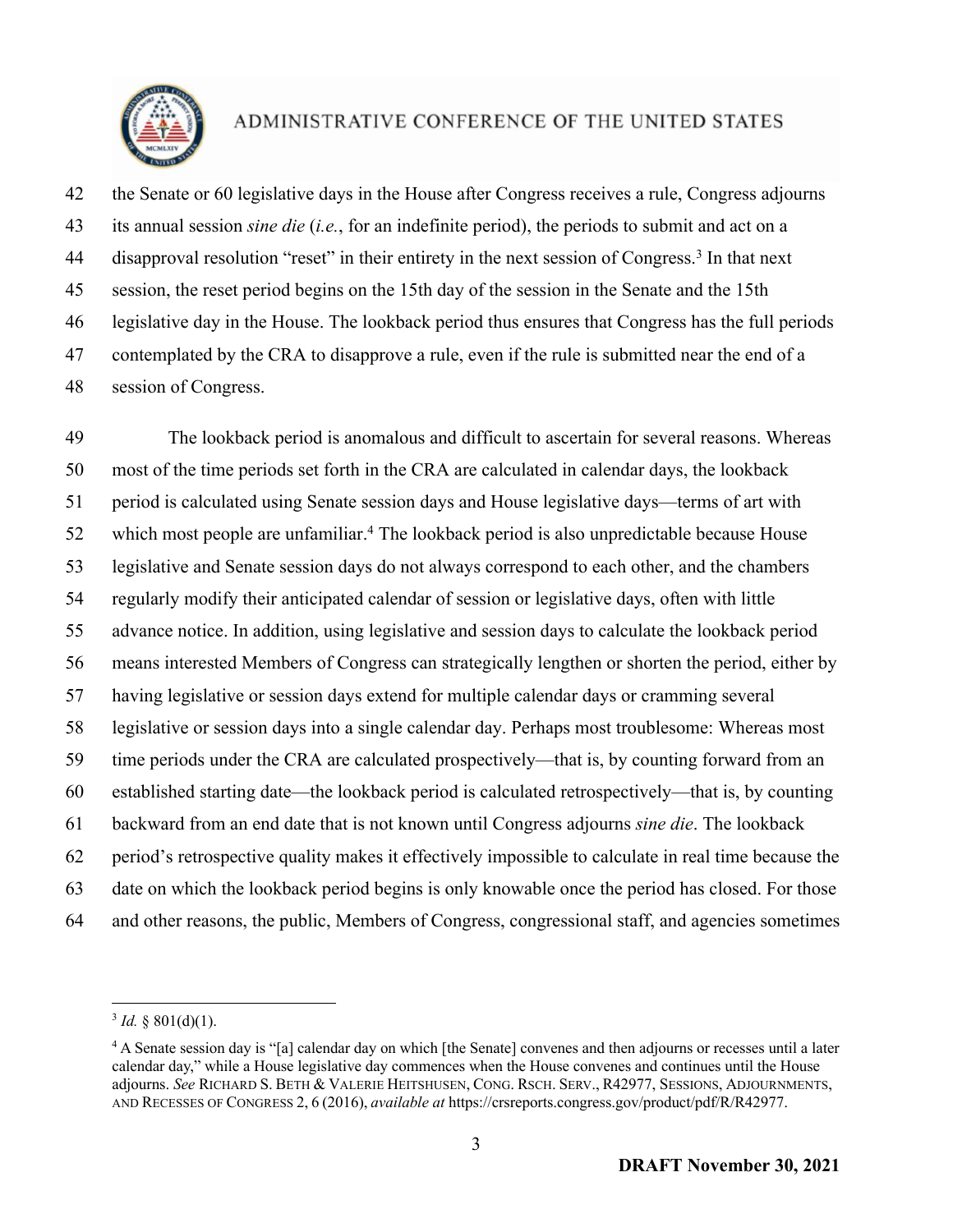

 struggle to anticipate when the CRA's lookback period will commence, or determine when it did 66 commence, during a given session of Congress.<sup>5</sup>

 Complicating matters still further, the CRA's key dates do not necessarily align in ways that make sense. For instance, the CRA expressly provides that the introduction and lookback periods commence when an 801(a) report is submitted to Congress. But other, related CRA time periods—such as the periods for discharging a joint resolution from committee (the discharge period) and for fast-tracking a rule through the Senate (the Senate action period)—commence running only after Congress receives the report *and* the rule is published in the *Federal Register*. This can lead to anomalous situations. Members of Congress might, for instance, timely introduce joint resolutions of disapproval under the CRA and yet be unable to avail themselves of the CRA's fast-track procedures.

 At present, problems with synchronizing related CRA time windows are addressed primarily through interpretations from the Senate and House Parliamentarians. For example, the Senate Parliamentarian has interpreted the lookback and introduction periods to commence only after the 801(a) report has been submitted to Congress *and* the rule has been published in the *Federal Register*, thereby harmonizing the starting dates for those periods with the starting dates 81 for the discharge and Senate action periods.

 But relying on the Parliamentarians' interpretations creates its own problems. Chief among them is that the interpretations are not always easily accessible by the public. Although some of the Parliamentarians' interpretations are publicly available, many are not. Indeed, the formal rulings of the Senate Parliamentarian have not been published in decades. In the case of

<sup>&</sup>lt;sup>5</sup> In recent years, the lookback period has tended to commence between mid-July and early August, with the precise date varying from year to year. *See* Jesse M. Cross, Technical Reform of the Congressional Review Act 35 (Oct. 8, 2021) (draft report to the Admin. Conf. of the U.S.). In setting a commencement date for the lookback period, Congress may wish to consider the relationship between the CRA and what are sometimes called midnight rules (that is, rules published in the final months of an administration). *See* Admin. Conf. of the U.S., Recommendation 2012-2, *Midnight Rules*, 77 Fed. Reg. 47802 (Aug. 10, 2012).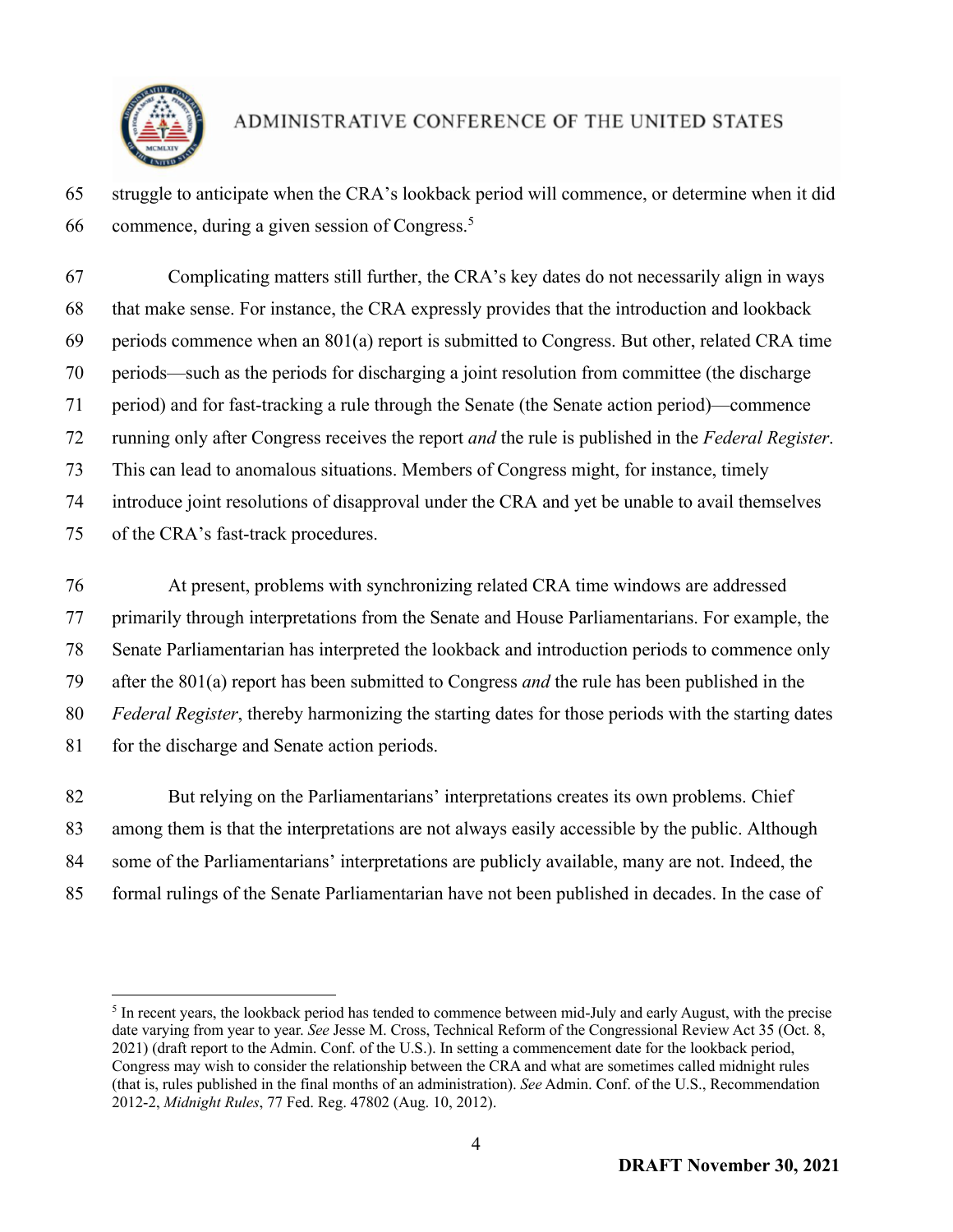

- the interpretations that are collected and published, moreover, most members of the public are
- either unaware of the interpretations' existence or unsure how to access them.

# **Initiating CRA Review of Actions for Which Agencies Do Not Submit 801(a) Reports**

 Still another criticism of the CRA concerns what Congress should do to enable CRA review of agency actions for which agencies do not submit 801(a) reports. The CRA itself does not say what to do in those situations, even though studies show they arise frequently.

 Absent statutory text addressing the subject, Congress has adopted a process through which it initiates review of such agency actions by requesting an opinion from the GAO. That process begins when Members of Congress or committees request a GAO opinion on whether an agency action qualifies as a "rule" under the CRA. If GAO concludes that it does, a Member or a committee provides for publication of the GAO opinion in the *Congressional Record*. Publication in the *Congressional Record* is then deemed to be the date that triggers the time periods for CRA review of the agency action.

 Although that process has worked tolerably well as a response to the problem of unreported rules, it lacks a clear basis in the CRA's text. There are also aspects of it that warrant revisiting. For example, there is no time limit for using the current, de facto procedure, meaning Congress might use it to subject a decades-old action to CRA review.

*\*\*\*\*\**

 This Recommendation provides targeted, technical reforms to address many of the criticisms just identified—including criticisms of the hand-delivery requirement, criticisms prompted by the confusion surrounding key dates under CRA, and criticisms of the process for initiating CRA review of agency actions for which agencies do not submit 801(a) reports.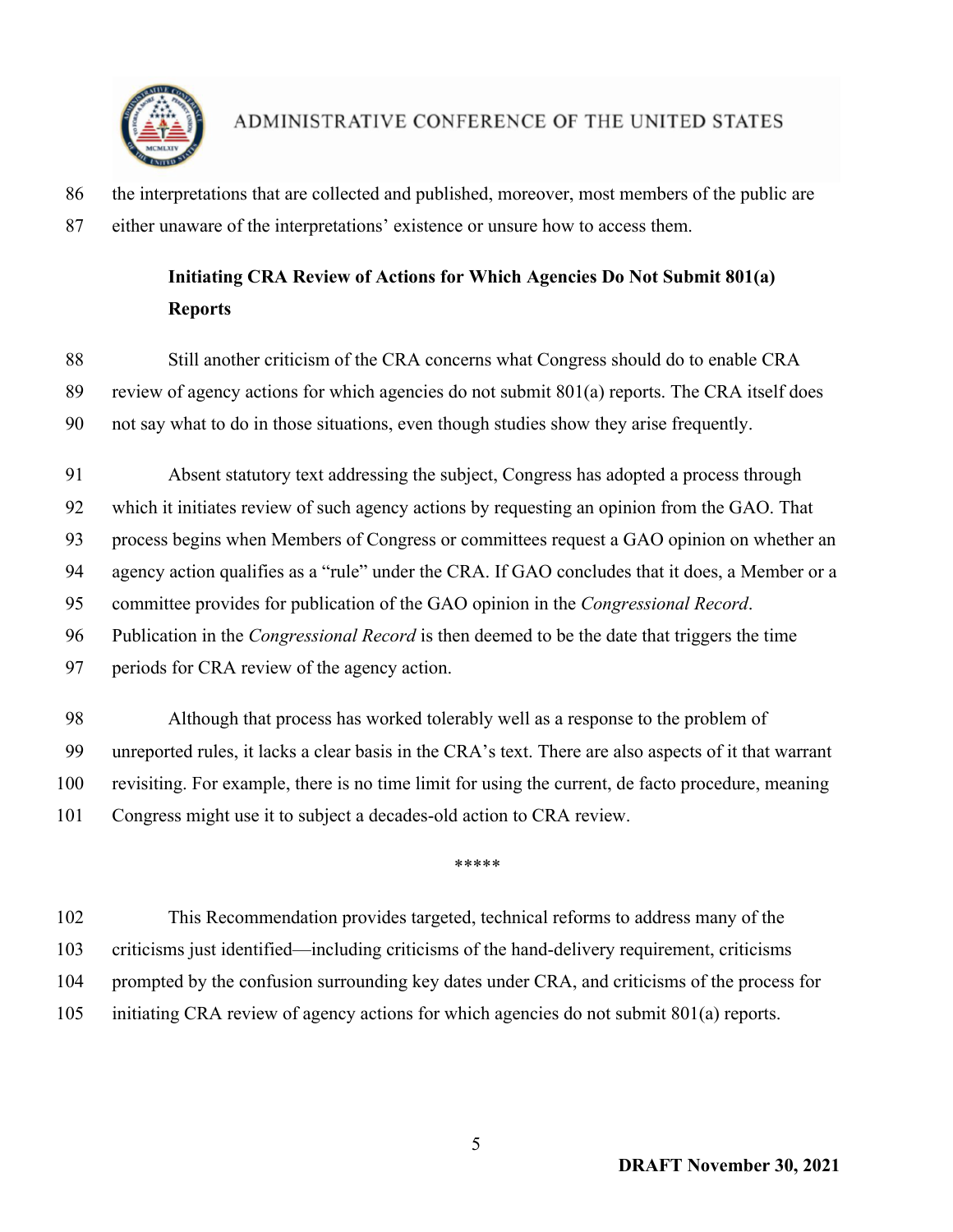

#### **RECOMMENDATION**

#### **Requiring Electronic Submission of Reports Required by 5 U.S.C. § 801(a)(1)(A)**

106 1. Congress should amend 5 U.S.C.  $\S 801(a)(1)(A)$  to provide that the reports required by that provision (801(a) reports) be submitted to Congress and the Government 108 Accountability Office (GAO) electronically rather than by hard copy. 2. In the event Congress does not enact the amendment described in Paragraph 1, both houses of Congress should modify their rules or policies to require electronic submission 111 of 801(a) reports. 3. In the event that Congress, in some manner, mandates electronic submission of 801(a) reports, it should establish procedures governing how agencies may electronically submit 114 801(a) reports. **Simplifying and Clarifying the Procedures for Determining Relevant Dates Under 5 U.S.C. §§ 801 and 802.** 4. Congress should simplify 5 U.S.C. § 801(d)(1) by setting a fixed month and day after which, each year, rules submitted to Congress under the Congressional Review Act (CRA) will be subject to the CRA's review process during the following session of Congress. 5. Congress should amend 5 U.S.C. § 802(a), which establishes the period during which 120 joint resolutions of disapproval under the CRA may be introduced, to either: a. Eliminate the requirement that joint resolutions be introduced during a particular 122 period; b. Align the dates on which the period commences and ends with the period during which the Senate may act on a proposed joint resolution of disapproval submitted 125 under the CRA; or c. Align the date on which the period commences with the period during which the Senate may so act and provide that such period ends a fixed number of calendar